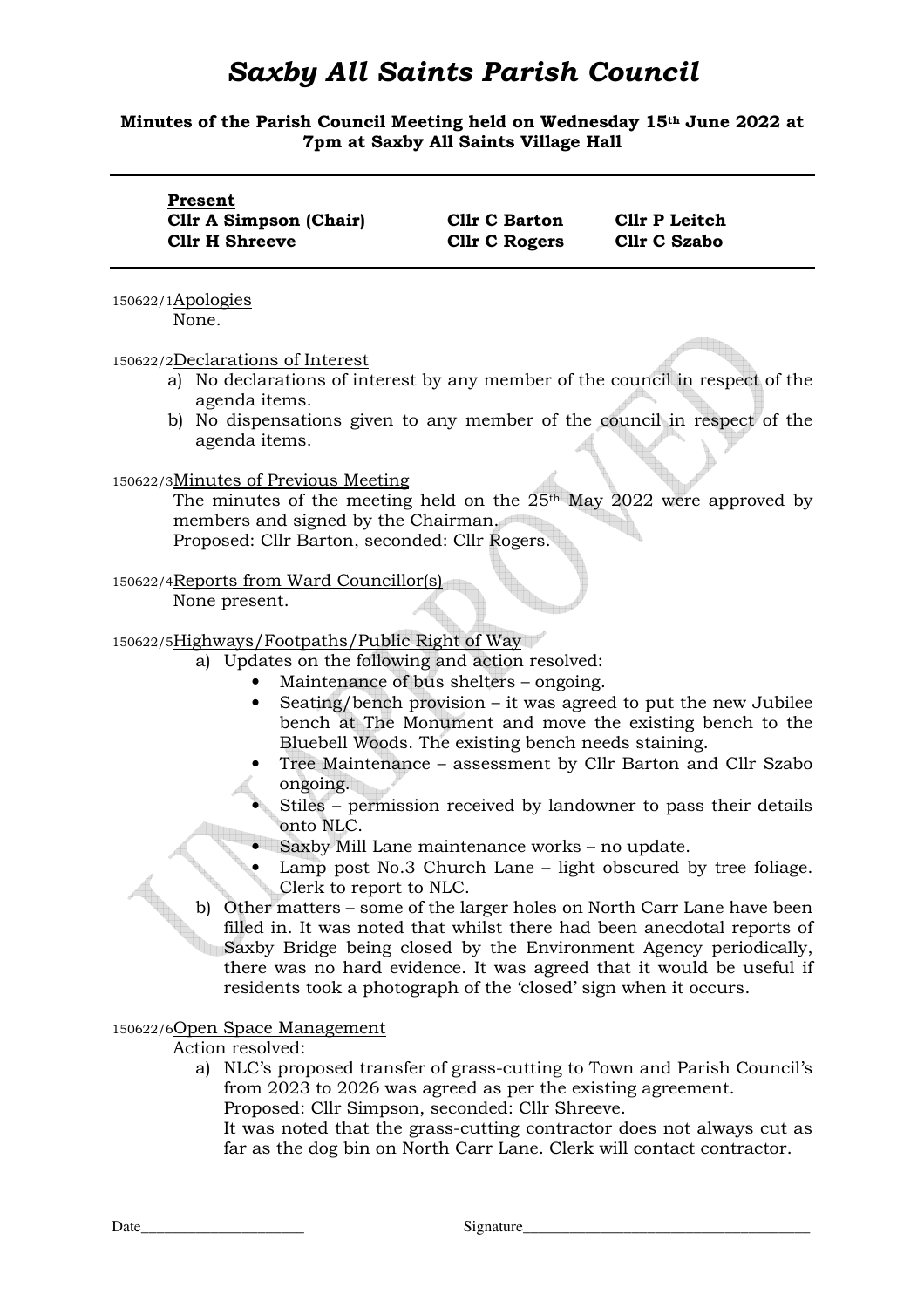# *Saxby All Saints Parish Council*

b) Other matters – the 24 village planters plus those at the name signs and The Monument need maintaining and it was agreed that residents should be encouraged to adopt one or more to look after. The 2022/2023 budget has £1000 allowance for 'open space' and it was agreed that this could be apportioned to each planter at £25 each. The £25 would cover plants and compost for the year and can be reclaimed from the PC upon presentation of a receipt.

Proposed: Cllr Simpson, seconded: Cllr Szabo.

#### 150622/7Planning

a) Applications made to North Lincolnshire Council and comment resolved: **All Charles** 

| Application No: | PA/2022/1038                                |
|-----------------|---------------------------------------------|
| Proposal:       | Notice of intention to fell two Pear trees, |
|                 | within Saxby all Saints' Conservation Area. |
| Site Location:  | Manor House, 40 Main Street, Saxby All      |
|                 | Saints, DN20 0QB                            |
| Applicant:      | Mrs Michelle Clarke                         |
| Comment:        | No objection, however, members would like   |
|                 | to see them replaced with similar.          |
|                 |                                             |

- b) To receive decisions made by North Lincolnshire Council:
- PA/2021/538 The Lilacs, 51 Main Street, Saxby All Saints granted. PA/219/2064 - Costs application in relation to Appeal Ref: APP/Y2003/W/3285771 Hall Farm, Middlegate Lane, Bonby DN20 0PJ and refusal of planning application was dismissed by The Planning Inspectorate.
- c) No planning applications received after the agenda had been posted.
- d) Any other planning matters it was agreed to make a formal complaint to NLC Planning Enforcement about the building works that have commenced at 57 Main Street, Saxby All Saints without prior planning permission.

### 150622/8Police Matters/Neighbourhood Watch/NAT

It was agreed to add Cllr Shreeve to the email circulation list for Neighbourhood Watch.

150622/9Welcome Pack

Deferred until next meeting.

# 150622/10Low Villages Newsletter

Jubilee celebrations.

### 150622/11Accounts

The May/June 2022 accounts for payment and bank statements (see also Financial Reports) were approved by members and signed by the Chairman. Proposed: Cllr Barton, seconded: Cllr Shreeve

|                       | Information | GDPR/Data Protection Act                    |         |
|-----------------------|-------------|---------------------------------------------|---------|
|                       |             | Commissioner's   2018 – Data protection fee |         |
| $26/05/2022$ Office   |             | renewal 2022-2023                           | £40.00  |
|                       | Sissons     | $3x$ highways cut – April and               |         |
|                       | Gardening   | May 2022                                    |         |
| $30/05/2022$ Services |             | $PROW - FP306$ strim x 1                    | £359.00 |

Date\_\_\_\_\_\_\_\_\_\_\_\_\_\_\_\_\_\_\_\_\_ Signature\_\_\_\_\_\_\_\_\_\_\_\_\_\_\_\_\_\_\_\_\_\_\_\_\_\_\_\_\_\_\_\_\_\_\_\_\_